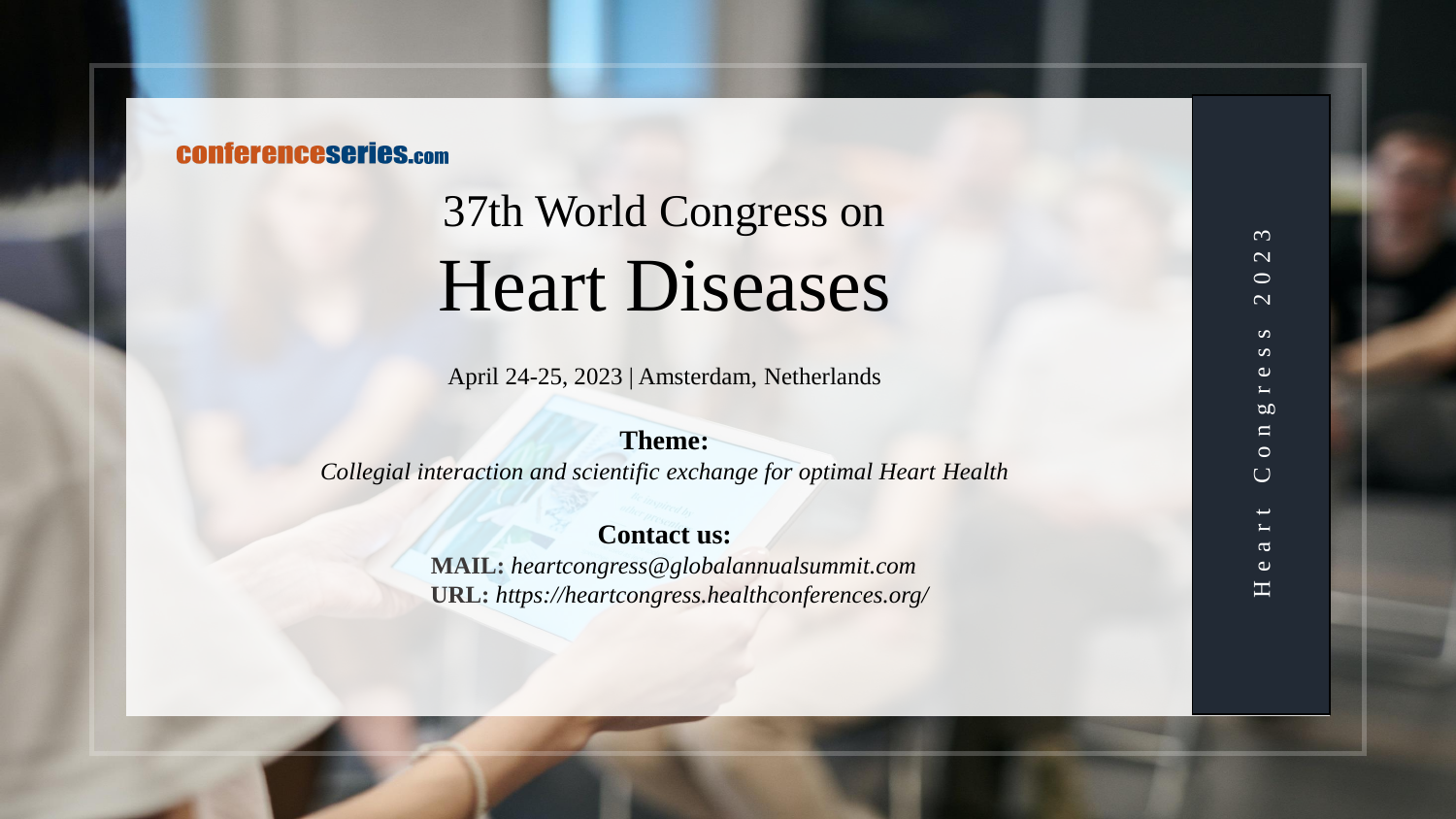## **CONferenceseries.com**

## Meetings

## **2** Days Of Scientific Exchange

**15+** Scientific Sessions

**80+** International Expert Faculty Members

> **20+** Exhibitors

## **B2B INVITATION**

#### **Dear Colleagues,**

Conference Series LLC LTD is delighted to welcome you for the Prestigious "37th World Congress on Heart Diseases" focusing on determination of various approaches in the field of Heart diseases and Cardiology. We are confident that you will enjoy the Scientific Program of this upcoming Conference. We look forward to see you.

> With Regards **Heart Congress 2023** Operating Committee, Conference Series LLC LTD

| <b>Editorial Board Members of Supporting Journals</b>                         |                                                                                       |                                                                  |                                                                       |                                                                       |
|-------------------------------------------------------------------------------|---------------------------------------------------------------------------------------|------------------------------------------------------------------|-----------------------------------------------------------------------|-----------------------------------------------------------------------|
| <b>Richard Kones,</b><br>Cardiometabolic<br>Research Institute,<br><b>USA</b> | <b>Dayue Darrel Duan</b><br>University of Nevada<br>School of Medicine,<br><b>USA</b> | <b>Mehran Roxana</b><br>Mount Sinai<br>University,<br><b>USA</b> | Gary L. Murray,<br>The Heart and Vascular<br>Institute,<br><b>USA</b> | <b>Wilbert S Aronow</b><br>New York Medical<br>College,<br><b>USA</b> |
| <b>Qiangjun Cai</b><br>Xuzhou Medical<br>College, China                       | <b>Muthuvel</b><br><b>Jayachandran</b><br>Mayo Clinic, USA                            | <b>Prithwish Banerjee</b><br>University of Warwick,<br>UK.       | <b>Yu Huang</b><br>Chinese University of<br>Hong Kong,<br>China       | <b>Juan Carlos</b><br><b>Hospital Virgen</b><br>Macarena, Spain       |

*https://heartcongress.healthconferences.org/*